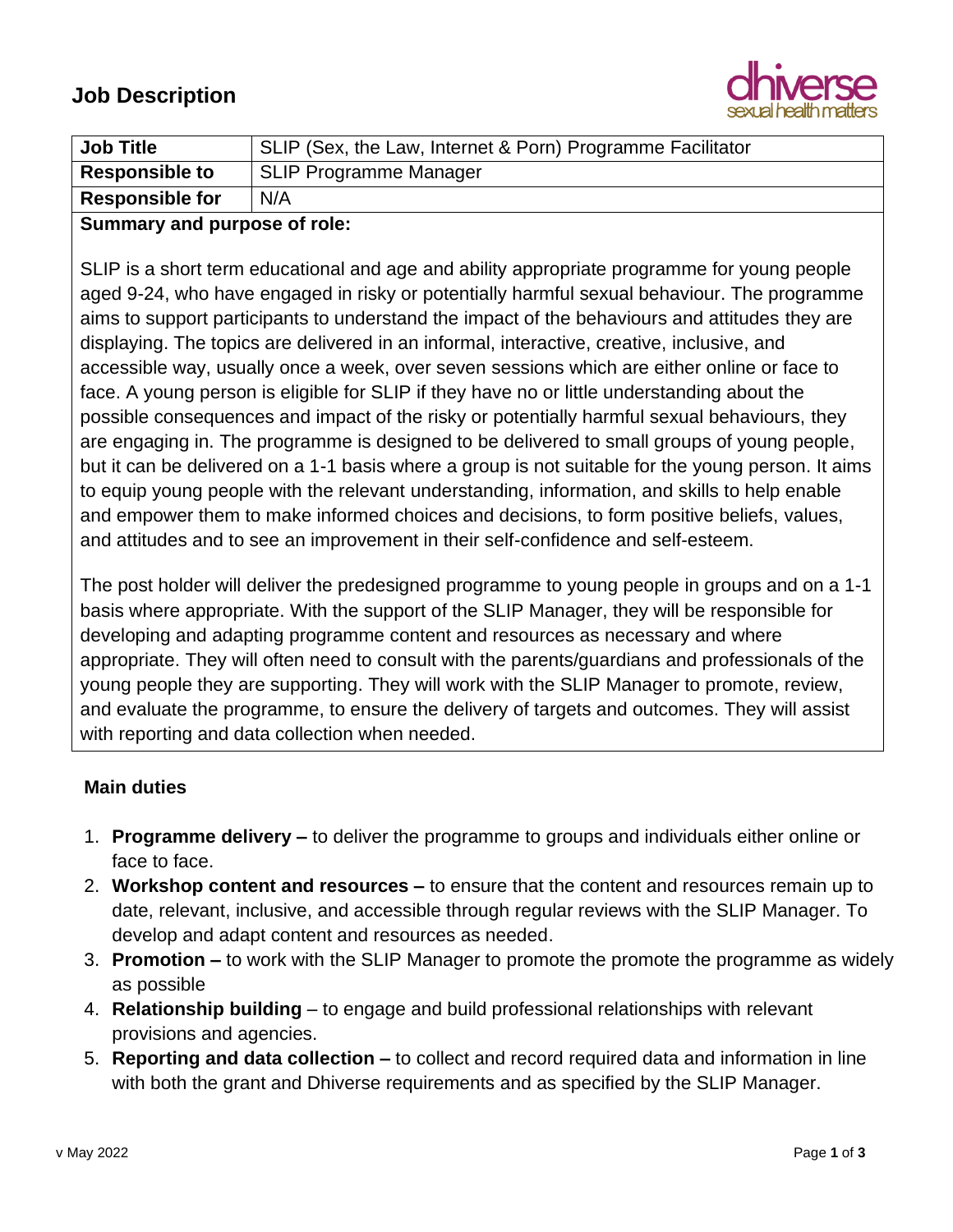- 6. **Programme development group/s** to help ensure the continued development of the programme, input from both participants and professionals is important. To work with the SLIP Manager to facilitate this.
- 7. **Safeguarding** to ensure that the children and young people safeguarding policy and procedure is always adhered to and to ensure that any identified issues are managed in line with these.

## **All DHIVERSE employees are required to**:

- 1. Always keep their online calendar up to date, so it clearly shows who, where and when for each working day. All external meetings/visits must show full name, address, and postcode of the person you are visiting. Both 'Working at home' times and 'Office' times must be shown clearly in the calendar with start and finish times clear.
- 2. Meet agreed deadlines
- 3. Compile and submit reports and data as requested by their line manager or CEO
- 4. Always work in line with Dhiverse policies and procedures
- 5. Take steps to ensure their own safety and the safety and confidentiality of others.
- 6. Take responsibility for the security of the Dhiverse office/s and their contents
- 7. Attend meetings, conferences and undertake relevant training and personal development
- 8. To work occasional early mornings, evenings, and weekends
- 9. Participate in 1-1 meetings with their line manager
- 10. Participate in Dhiverse events and campaigns
- 11. Take responsibility for all personal administration and be always self-managing
- 12. To ensure that all correspondence/information sent out is in the preferred format of the recipient; clear; correct; consistent; well-presented and in line with the image of Dhiverse
- 13. Always communicate the aims of Dhiverse, their area of work and other Dhiverse services accurately and consistently
- 14. Always work to the values and approach of Dhiverse
- 15. Always maintain professional boundaries
- 16. Work as part of a team

**Dhiverse is a small team, and staff are expected to commit to the organization by taking on additional tasks (withing their capability), supporting their colleagues when needed, and contributing ideas that will take the charity forward.**